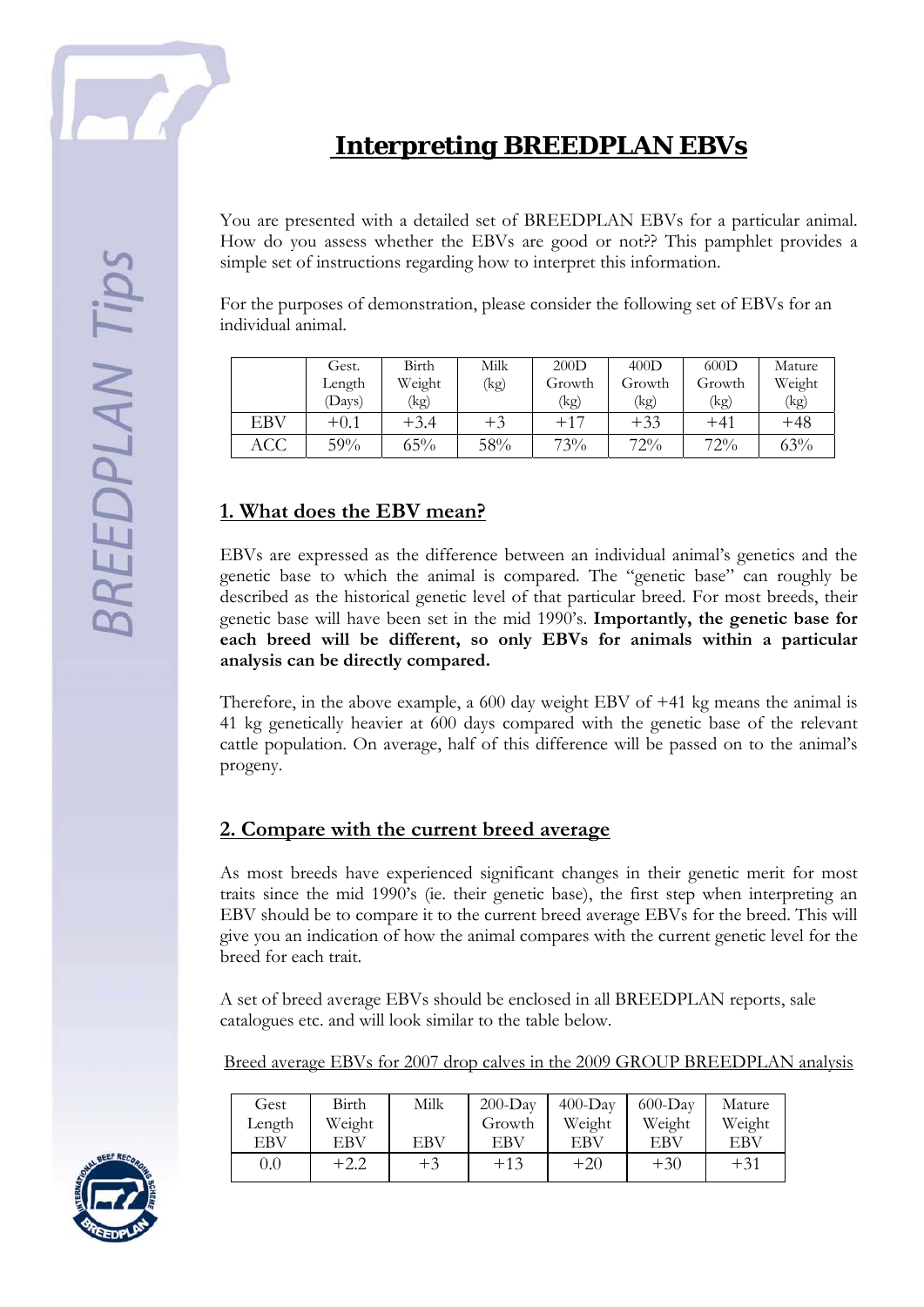If we consider the animal in the above example, comparison of its 600 day weight EBV of +41 with the breed average 600 day weight EBV of +30 indicates that the animal is genetically superior than the current genetic level of the breed for growth to 600 days. Taking this further, it can be calculated that the animal is actually 11 kg (ie. 41 -30) genetically heavier at 600 days compared with the current genetic level of the breed.

## **3. Compare with the Percentile Bands Table**

Comparison with the breed average EBVs allows you to establish whether an animal is above or below the current genetic level of the breed. This can be taken further by comparing the animal's EBVs to the Percentile Bands Table to assess exactly where the animal ranks within the breed for each trait.

As with the breed average EBVs, a Percentile Bands Table should be enclosed in all BREEDPLAN reports, sale catalogues etc. and will look similar to the table below.

|           | <b>DIR</b><br>(° <sub>o</sub> ) | <b>DTRS</b><br>(° <sub>o</sub> ) | <b>Calving Ease</b> Gestation Birth<br>Length<br>(days) | Weight<br>(kg) | Milk<br>(kg) | $200$ -Day<br>Growth<br>(kg) | Weight<br>(kg) | 400-Day 600-Day Mature<br>(kg) | Weight Cow Wt.<br>(kg) |
|-----------|---------------------------------|----------------------------------|---------------------------------------------------------|----------------|--------------|------------------------------|----------------|--------------------------------|------------------------|
| Top $5\%$ | $+3.6$                          | $+0.6$                           | $-2.0$                                                  | $-0.2$         | $+7$         | $+24$                        | $+37$          | $+54$                          | $+57$                  |
| Top 10%   | $+2.8$                          | $+0.3$                           | $-1.5$                                                  | $+0.5$         | $+6$         | $+21$                        | $+33$          | $+48$                          | $+50$                  |
| Top 20%   | $+1.8$                          | $-0.1$                           | $-0.9$                                                  | $+1.1$         | $+5$         | $+18$                        | $+28$          | $+41$                          | $+43$                  |
| Top 30%   | $+1.1$                          | $-0.3$                           | $-0.5$                                                  | $+1.5$         | $+4$         | $+16$                        | $+25$          | $+37$                          | $+38$                  |
| Top 40%   | $+0.5$                          | $-0.6$                           | $-0.2$                                                  | $+1.9$         | $+4$         | $+14$                        | $+22$          | $+33$                          | $+34$                  |
| Top 50%   | $+0.0$                          | $-0.8$                           | $+0.0$                                                  | $+2.2$         | $+3$         | $+13$                        | $+20$          | $+30$                          | $+30$                  |
| Top 60%   | $-0.6$                          | $-1.2$                           | $+0.3$                                                  | $+2.6$         | $+3$         | $+11$                        | $+17$          | $+26$                          | $+26$                  |
| Top 70%   | $-1.3$                          | $-1.6$                           | $+0.5$                                                  | $+3.0$         | $+2$         | $+9$                         | $+15$          | $+23$                          | $+23$                  |
| Top 80%   | $-2.2$                          | $-2.2$                           | $+0.8$                                                  | $+3.4$         | $+1$         | $+7$                         | $+12$          | $+19$                          | $+18$                  |
| Top 90%   | $-3.4$                          | $-3.0$                           | $+1.2$                                                  | $+4.1$         | $+0$         | $+5$                         | $+9$           | $+14$                          | $+13$                  |

If we consider the animal in the above example with the 600 day weight EBV of +41, comparison with the Percentile Bands Table indicates that the animal is in fact ranked in the top 20% of the breed for growth to 600 days (see circled information).

### **4. Compare EBVs to estimate the difference in output from two sires**



In the above example, we have determined the animal is ranked in the top 20% of the breed for 600 day weight. But what does that mean in real terms? EBVs can also be used to predict the difference in output that will be observed if 2 different sires are used in a herd.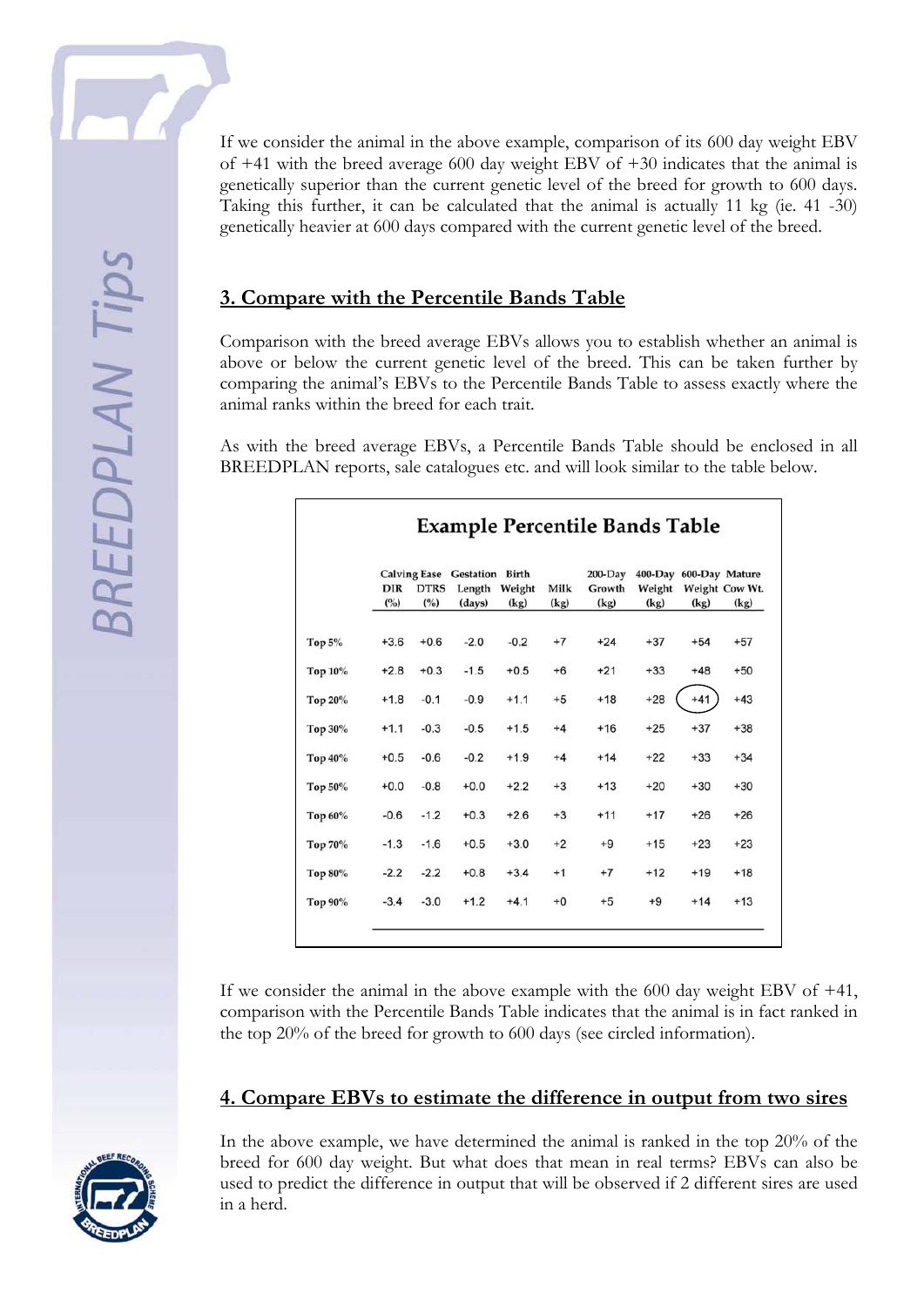To demonstrate this, let's compare the animal to another bull. The first bull has a 600 day weight EBV of  $+41$ , while the second bull has a 600 day weight EBV of  $+21$ . Comparing these animals shows a difference in 600 day weight EBV of 20 kg. As on average half of this difference will be passed on to the progeny of each sire, it can be estimated that calves from the first bull would be on average, 10 kg heavier than those from the second bull at 600 days. Extending this to a single year's drop of 50 calves, this difference equates to a potential production difference of 500 kg in live weight by the time the calves reach 600 days of age.

It is important to note that in the above example we are assuming both bulls are used over dams of similar genetic value/breed and their progeny are run under similar conditions.

#### **5. EBV accuracy**

When evaluating any EBV, it is also important to consider the EBV "accuracy". By definition, an EBV is an estimate of an animal's true breeding value. To provide breeders with a measure of the reliability of the estimate, BREEDPLAN produces an "accuracy" figure with each EBV. The "accuracy" provides a measure of the stability of the EBV and gives an indication of the amount of information that has been used in the calculation of that EBV. The higher the accuracy the lower the likelihood of change in the animal's EBV as more information is analysed for that animal, its progeny or its relatives.

The following guide may be useful for interpreting accuracy:

**less than 50% accuracy** - the EBVs are preliminary. EBVs in this range will have been calculated based on very little information. These EBVs could change substantially as more direct performance information becomes available on the animal.

**50-74% accuracy** - the EBVs are of medium accuracy. EBVs in this range will usually have been calculated based on the animal's own performance and some limited pedigree information.

**75-90% accuracy** - the EBVs are of medium-high accuracy. EBVs in this range will usually have been calculated based on the animal's own performance coupled with the performance for a small number of the animal's progeny. .

**more than 90% accuracy** - the EBVs are a high accuracy estimate of the animal's true breeding value. It is unlikely that EBVs will change considerably with addition of more progeny data

Although the accuracy of an EBV should be considered, animals should be compared on EBVs regardless of accuracy. Where two animals have the same EBV however, the animal with the higher accuracy would normally be used more heavily than the bull with the lower accuracy because the results can be predicted with more confidence.